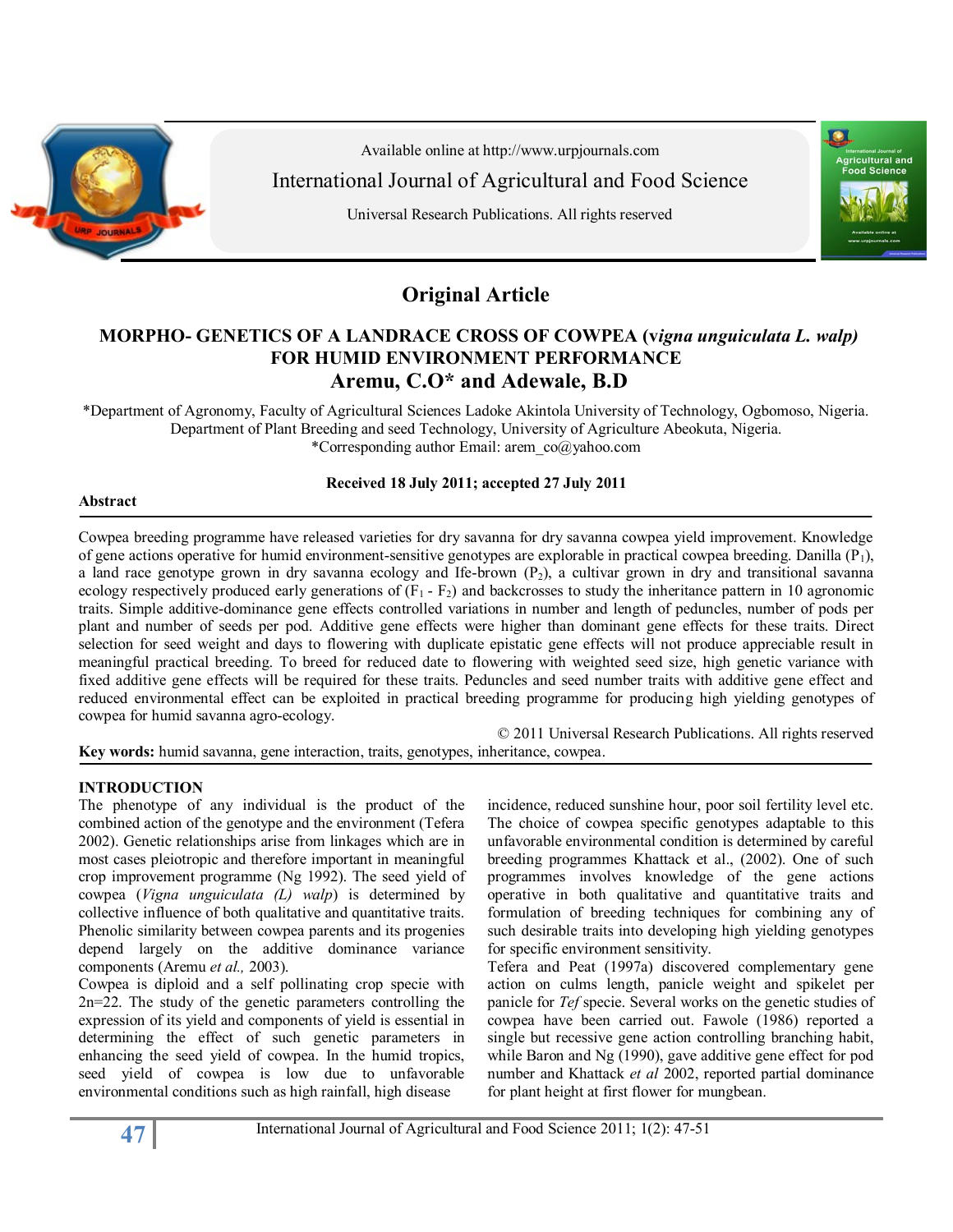|                           | <b>Generations</b> |                  |                  |                  |                  |                  |  |  |
|---------------------------|--------------------|------------------|------------------|------------------|------------------|------------------|--|--|
| Trait                     | $P_1$              | P <sub>2</sub>   | $F_1$            | F <sub>2</sub>   | BC <sub>1</sub>  | BC <sub>2</sub>  |  |  |
| Days to 50% flowering     | $55.33 \pm 0.20$   | $36.76 \pm 0.14$ | $49.00 \pm 0.08$ | $52.13 \pm 0.31$ | $53.00 \pm 0.22$ | $42.61 \pm 0.25$ |  |  |
| Number of branches/plant  | $5.43 \pm 0.11$    | $2.33 \pm 0.09$  | $4.70 \pm 0.05$  | $3.39\pm0.20$    | $2.42\pm0.19$    | $4.41\pm0.13$    |  |  |
| Number of peduncles/plant | $18.23 \pm 0.23$   | $11.22 \pm 0.14$ | $19.72 \pm 0.13$ | $17.21 \pm 0.35$ | $19.25 \pm 0.15$ | $15.31 \pm 0.21$ |  |  |
| Length of peduncle (cm)   | $42.00 \pm 0.12$   | $28.66\pm0.19$   | $45.51 \pm 0.15$ | $35.30 \pm 0.41$ | $31.54 \pm 0.15$ | $15.31 \pm 0.21$ |  |  |
| Number of pods/plant      | $56.13 \pm 0.26$   | $48.64\pm0.25$   | $59.81 \pm 0.13$ | $59.31 \pm 0.57$ | $47.31 \pm 0.24$ | $56.71 \pm 0.21$ |  |  |
| Number of seeds/pod       | $8.14 \pm 0.14$    | $10.43 \pm 0.19$ | $10.61 \pm 0.63$ | $11.03 \pm 0.16$ | $12.16 \pm 0.13$ | $10.65 \pm 0.14$ |  |  |
| Days to 95% maturity      | $81.37 \pm 0.17$   | $68.21 \pm 0.16$ | $78.21 \pm 0.05$ | $75.21 \pm 0.21$ | $84.19 \pm 0.16$ | $79.21 \pm 0.13$ |  |  |
| Height at flowering (cm)  | $40.31 \pm 0.21$   | $31.72 \pm 0.15$ | $33.42\pm0.06$   | $33.17\pm0.52$   | $37.39\pm0.19$   | $39.42 \pm 0.14$ |  |  |
| Height at maturity (cm)   | $62.05 \pm 0.19$   | $43.10\pm0.22$   | $57.21 \pm 0.19$ | $49.21 \pm 0.23$ | $58.17 \pm 0.51$ | $60.17 \pm 0.26$ |  |  |
| 100 seed weight $(g)$     | $16.41 \pm 0.20$   | $10.12 \pm 0.19$ | $12.24 \pm 0.13$ | $12.03 \pm 0.42$ | $15.29 \pm 0.06$ | $12.19 \pm 0.09$ |  |  |
| <b>Number of plants</b>   | 60                 | 60               | 120              | 300              | 100              | 100              |  |  |

**Table 1:** Means and standard errors of cowpea characters of six generations in a cross P (Danilla) X P2 (Ife-brown).

**Table 2:** Within family variance for traits in a cross Danilla X Ife-brown.

| Trait                     | ${\bf P}_1$ | P <sub>2</sub> | $F_1$ | $\mathbf{F}_{2}$ | B <sub>1</sub> | $\mathbf{B}_2$ |
|---------------------------|-------------|----------------|-------|------------------|----------------|----------------|
| Days to 50% flowering     | 1.25        | 5.31           | 0.82  | 7.31             | 6.21           | 5.75           |
| Number of branches/plant  | 0.48        | 0.49           | 0.63  | 2.06             | 1.62           | 0.96           |
| Number of peduncles/plant | 1.25        | 2.32           | 2.05  | 3.20             | 3.77           | 2.63           |
| Length of peduncle (cm)   | 2.94        | 2.05           | 1.80  | 4.51             | 2.86           | 1.25           |
| Number of pods/plant      | 3.74        | 3.31           | 5.91  | 7.42             | 4.27           | 2.17           |
| Number of seeds/pod       | 0.47        | 0.82           | 0.53  | 2.22             | 1.29           | 1.63           |
| Days to 95% maturity      | 1.63        | 2.21           | 2.49  | 3.47             | 2.93           | 2.21           |
| Height at flowering (cm)  | 0.80        | 1.94           | 1.25  | 4.01             | 3.81           | 2.56           |
| Height at maturity (cm)   | 2.86        | 4.02           | 2.73  | 1.72             | 2.17           | 1.91           |
| $100$ seed weight $(g)$   | 1.03        | 1.22           | 2.03  | 3.21             | 3.01           | 2.33           |

**Table 3:** Joint scaling test with three parameter model m [d] [h] of Mather and Jinks (1985), for traits in a cross of Danilla X Ife-brown cowpea.

| <b>Trait</b>              | M                | [d]              | [h]              | Chi-square |
|---------------------------|------------------|------------------|------------------|------------|
| Days to 50% flowering     | $52.03 \pm 0.16$ | $10.33 \pm 0.41$ | $3.07 \pm 0.83$  | 103.43     |
| Number of branches/plant  | $2.92 \pm 0.08$  | $0.75 \pm 0.32$  | $-4.49\pm0.21$   | 17.24      |
| Number of peduncles/plant | $18.75 \pm 0.14$ | $2.92\pm0.32$    | $-4.12\pm0.89$   | 52.17      |
| Length of peduncle (cm)   | $35.39 \pm 0.22$ | $-9.76 \pm 0.12$ | $-4.96\pm0.14$   | 10.11      |
| Number of pods/plant      | $52.33 \pm 0.41$ | $-8.55 \pm 0.41$ | $-5.08 \pm 0.31$ | 19.51      |
| Number of seeds/pod       | $14.00 \pm 0.09$ | $0.29 \pm 0.24$  | $-2.83 \pm 0.04$ | 1.25       |
| Days to 95% maturity      | $73.00 \pm 0.19$ | $3.63 \pm 0.17$  | $-7.27 \pm 1.31$ | 148.22     |
| Height at flowering (cm)  | 78.21±0.24       | $0.39 \pm 0.14$  | $2.71 \pm 0.41$  | 65.71      |
| Height at maturity (cm)   | $93.83 \pm 0.13$ | $4.21 \pm 0.22$  | $-3.29 \pm 0.31$ | 47.22      |
| 100 seed weight $(g)$     | $11.37 \pm 0.08$ | $-1.11\pm0.21$   | $2.71 \pm 0.41$  | 63.27      |

**Table 4:** Estimates of genetic components of six generation means fitted to a six parameter models of Mather and Jinks (1985), Singh and Chaudhary (1985) for traits in a cross of Danilla X Ife-brown cowpea.

| <b>Trait</b>              | M                | D                | Н                |                  |                   |                   |
|---------------------------|------------------|------------------|------------------|------------------|-------------------|-------------------|
| Days to 50% flowering     | $51.97\pm0.14$   | $9.87 \pm 0.39$  | $3.05 \pm 0.80$  | $1.97 \pm 1.10$  | $-12.63 \pm 0.71$ | $-16.23 \pm 1.73$ |
| Number of branches/plant  | $2.53\pm0.11$    | $-071 \pm 0.31$  | $4.28 \pm 0.73$  | $0.73 \pm 0.21$  | $1.13 \pm 0.32$   | $0.75 \pm 0.31$   |
| Number of peduncles/plant | $18.71 \pm 0.04$ | $2.70 \pm 0.32$  | $-3.78 \pm 0.27$ | $-2.91 \pm 0.14$ | $6.21 \pm 0.63$   | $-6.41\pm0.15$    |
| Length of peduncle (cm)   | $34.33 \pm 0.21$ | $-9.70 \pm 0.11$ | $3.93 \pm 1.97$  | $1.25 \pm 0.05$  | $7.21 \pm 0.53$   | $-16.41\pm0.22$   |
| Number of pods/plant      | $50.92 \pm 0.41$ | $-8.13 \pm 0.36$ | $-5.12 \pm 0.52$ | $1.71 \pm 0.21$  | $13.21 \pm 0.21$  | $-12.46\pm0.31$   |
| Number of seeds/pod       | $14.21 \pm 0.07$ | $0.18 \pm 0.21$  | $-2.32\pm0.04$   | $1.12 \pm 0.12$  | $4.01 \pm 0.56$   | $-3.50\pm0.09$    |
| Days to 95% maturity      | $70.89 \pm 0.20$ | $4.03 \pm 0.35$  | $-7.52 \pm 1.12$ | $-3.21 \pm 0.91$ | $-13.21 \pm 0.22$ | $-20.83 \pm 0.43$ |
| Height at flowering (cm)  | $79.20 \pm 0.41$ | $-2.01 \pm 0.19$ | $-1.23 \pm 0.21$ | $2.31 \pm 0.72$  | $3.17\pm0.14$     | $4.29 \pm 0.45$   |
| Height at maturity (cm)   | 92.91            | $4.20 \pm 0.21$  | $2.17\pm0.17$    | $3.17\pm0.44$    | $4.21 \pm 0.21$   | $9.33 \pm 0.75$   |
| $100$ seed weight $(g)$   | $11.21 \pm 0.07$ | $-1.02 \pm 0.20$ | $1.93 \pm 0.40$  | $1.29 \pm 0.91$  | $2.91 \pm 0.31$   | $-5.43\pm0.63$    |

**48** International Journal of Agricultural and Food Science 2011; 1(2): 47-51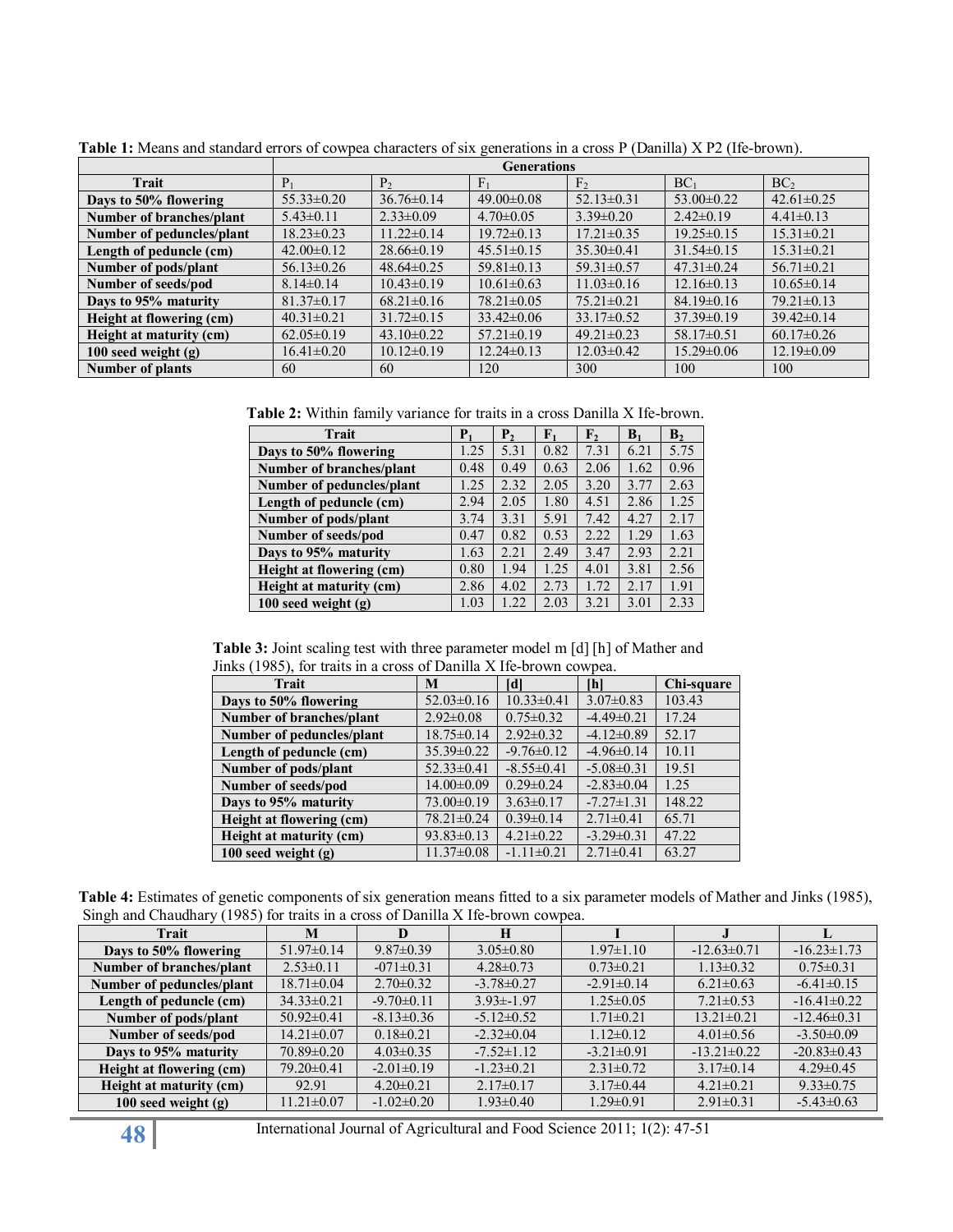According to Khattack 2002, traits with greater magnitude of additive  $\times$  additive (i) type of epistasis than dominance  $\times$ dominance (j) can be exploited by standard hybridization and selection procedures. This study therefore examined the gene actions operative in some cowpea traits using a cultivar and a land race parents of contrast environments and to identify explorable traits for humid environment breeding.

#### **MATERIALS AND METHODS**

Ife-brown  $(P_2)$  cultivar cowpea parent used in this study is grown in humid ecology having brown seed coat color, with smaller seed size to the land race parent  $(P_1)$ , with white seedcoat color and grown in savanna agro-ecology (Table 1). Both parents were sourced from each of the growing environment. In 2007 growing season, the parents were grown in the green house to generate the first filial generation  $(F_1)$  family. The backcrosses  $(BC_1$  and  $BC_2)$  were later produced using the  $F_1$  as common parent to each of the Ifebrown and Danilla seeds respectively. Seeds from  $F_1$  plants were grown out to produce the second filial generation  $(F_2)$ . During the 2008 farm year, seeds of each of  $P_1$ ,  $P_2$ ,  $F_1$ ,  $F_2$ ,  $BC<sub>1</sub>$  and  $BC<sub>2</sub>$  were planted out in the research farm of Ladoke Akintola University of Technology (LAUTECH), Ogbomoso, Nigeria. 3m×3m field plots of Randomised Complete Block Design with three replications were used for each family generation. The inter and intra-row spacing was 45cm and 30cm respectively. The total number of plants from the harvest area for each of the family generation is detailed in Table 1. Two weeks after planting, insect pests were controlled using monocrotophos (Azodrin) at 4mls per 20 litres of water. Weeding was done manually as at when due. Data were recorded from each individual family. Data were collected on days to 50% flowering, height at flowering, number of branches/plant, number of peduncles/plant, length of peduncle (cm), number of pods/plant, number of seeds/pod, days to 95% maturity, height at maturity (cm) and 100-seed weight (g).

The observed parental  $F_1$ ,  $F_2$ ,  $BC_1$  and  $BC_2$  means and variance were used to estimate mid-parent mean (m), Additive (d) and Dominance (h) gene effects, using Joint scaling test model with three parameters of Mather and Jinks (1985) assuming that epistatic gene effects were important for the traits. When the genetic variations observed in some traits were not adequately explained using the Joint scaling test, the interaction terms (i, j and h) were then included following the method of Mather and Jinks (1985). Components of genetic variance of Singh and Chaudhary (1985) were used to estimate the non-interacting parameters of the components. The model fitting was carried out using the IML procedure of SAS (2000 - 2005).

#### **RESULT AND DISCUSSION**

The trait mean values for Danilla (land-race larger parent) were larger except for number of seeds per pod. This justifies the use of a landrace with explorable genetic potential as first parent  $(P_1)$  even though the cultivated Ife-brown (smaller parent), flowered and matured earlier **(Table 1)**. The  $F_1$ means for most traits fell within the parents range. Mean values for number of branches, peduncles, and length of peduncle per plant fell closer to that of the larger parent at the  $F_2$  and  $BC_2$  generations. This indicates dominance towards the larger parent. Betterstill, the mean values for number of pods per plant at the  $F_2$  generation and number of seeds per plant were higher than that of the larger parent even as the mean values for number of seeds per pod and days to maturity were egually higher than that of the larger parent when backcrossed  $(BC_1)$ . This indicated transgressive segregation towards overdominance and therefore places Danilla a better choice as parent in breeding for increased seed yield. Also, selection for more seed number even in the early generation of  $F_2$  will be an added advantage. According to Tefera (2002), using a cross of Alba and Gea lamie tef plants, gene action was recorded to be overdominance for length of first and second basal culm internodes in the  $F_1$  and  $F_2$  mean values.

Within family variance values for the traits were higher in the  $BC_1$  generation than in the  $BC_2$  (**Table 2**). This exposes the use of a landrace parent sourced from dry savanna ecology, to be of practical advantage in improving the yield of cowpea for specific adaptation to humid environment. According to Ogunbayo et al. (2007); Guei and Traore, (2001), landraces are good sources of unique genes for stress tolerance, high yield stability and adaptability and genetic dynamism. Using the joint scaling test, and weighted least square means with three parameter model of Mather and Jinks (1985), number of seeds per pod, length of peduncle and number of branch per plant were controlled by additivedominance gene effects **(Table 3)**. Increased numbers of days to flowering and maturity as well as weight of seeds were controlled by dominance (H) gene effect. The simple additive-dominance model was not adequate in explaining the variation of the traits with high chi square values of  $(P \leq$ 0.05) and therefore extended to a six parameter model including three interaction terms additive-additive (i), additive-dominance (j), and dominance  $\times$  dominance (L) terms **(Table 4)**. Number and length of peduncles, number of pods and number of seeds per plant respectively, showed a satisfactory fit with five-parameter model (m), (d), (h), (i) and (L) by dropping (j) which had very little genetic effect. Tefera (2002,) reported opposite signs of (h) and (L) gene effects to indicate duplicate gene action. This is true for number of branches, height at flowering and days to 50% flowering. Therefore, practical manipulation of those traits for cowpea specific environment yield improvement may be difficult especially at the early generation of  $F_2$  and  $BC_2$ . To achieve success in breeding for reduced flowering and maturity dates would require that the genetic variance be high and the interaction effect fixed (Aremu *et al* 2003). Singh *et al.* (1997), in his findings, using inbred lines of pea, reported duplicate epistatic effect for number of pod and plant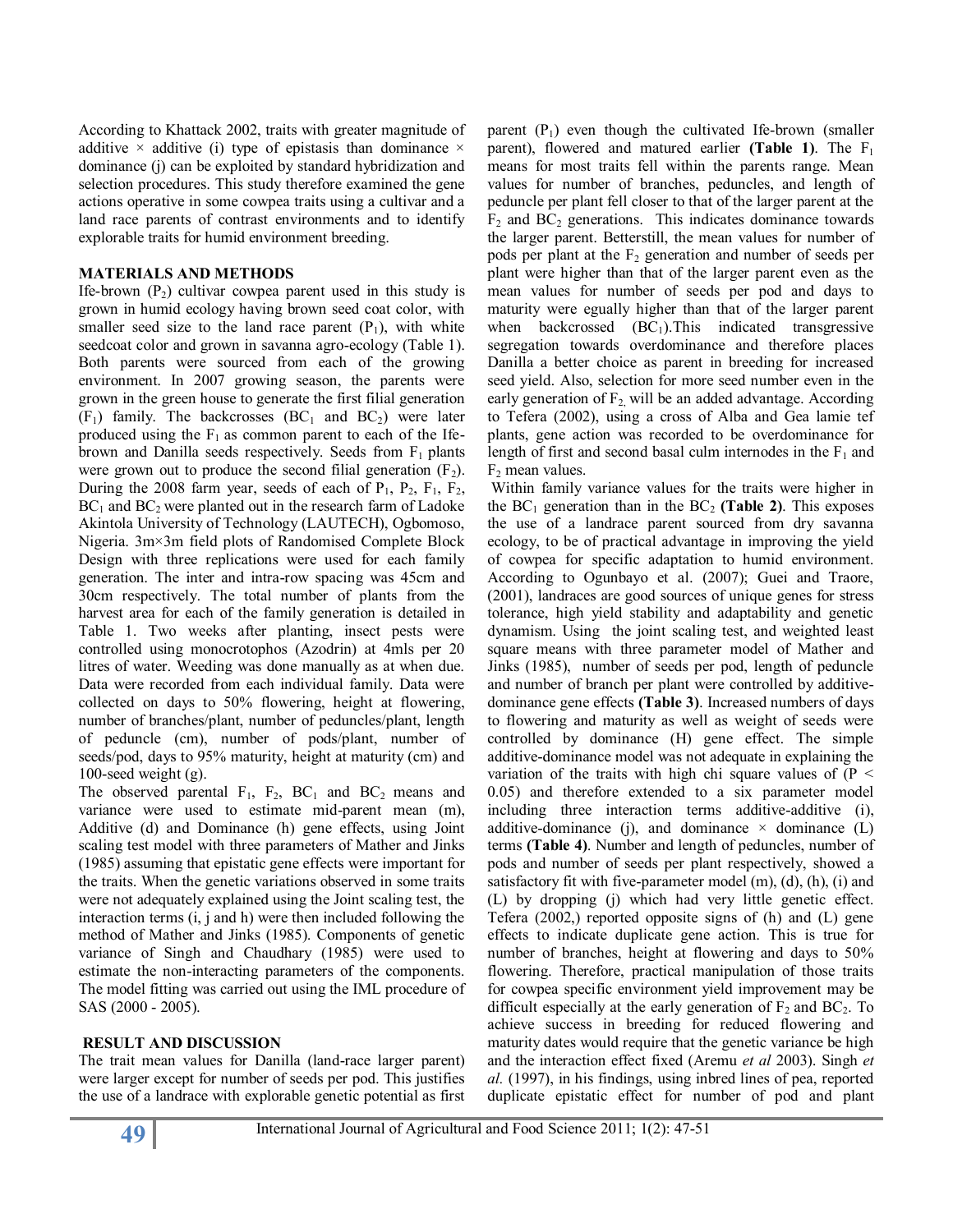| Genetic<br>component | Days to<br>50%<br>flowering | <b>Number</b><br>of<br><b>branches</b> | <b>Number</b><br>of<br>peduncles | Length of<br>peduncles<br>(cm) | <b>Number</b><br>of<br>pods/plant | <b>Number</b><br>of seeds | Days to<br>95%<br>maturity | Height at<br>flowering<br>(cm) | Height<br>at<br>maturit<br>(cm) | 100<br>seed<br>weight<br>(g) |
|----------------------|-----------------------------|----------------------------------------|----------------------------------|--------------------------------|-----------------------------------|---------------------------|----------------------------|--------------------------------|---------------------------------|------------------------------|
| D                    | 9.28                        | $-1.04$                                | 4.62                             | 0.86                           | 4.10                              | 1.86                      | $-5.98$                    | 13.42                          | 19.78                           | 21.37                        |
| H                    | 42.41                       | 4.32                                   | 17.97                            | 44.48                          | 30.63                             | 11.35                     | 13.36                      | 8.20                           | 10.31                           | 7.42                         |
|                      | 1.88                        | $-0.41$                                | 1.05                             | 1.97                           | 1.94                              | $-0.13$                   | $-0.97$                    | 2.31                           | 1.37                            | 1.93                         |
|                      | 48.52                       | 5.53                                   | 17.70                            | 20.60                          | 40.30                             | 0.67                      | 2.11                       | 91.30                          | 38.30                           | 14.20                        |
| $H/D^{1/2}$          | 1.74                        | 1.88                                   | 1.44                             | 0.84                           | 2.48                              | 2.47                      | 1.50                       | 0.52                           | 1.22                            | 1.03                         |
| Hb                   | 89.16                       | 72.43                                  | 82.00                            | 89.34                          | 76.60                             | 87.29                     | 67.31                      | 49.20                          | 6.27                            | 30.14                        |
| Hn                   | 35.56                       | 25.84                                  | 40.05                            | 67.12                          | 18.72                             | 21.48                     | 31.77                      | 53.70                          | 28.10                           | 72.30                        |

**Table5:** Components of genetic variance for additive (D), dominance (H), direction of dominance (F), environmental (E), degree of dominance  $(H\bar{D}^{1/2})$  for traits in a cowpea cross of Danilla X Ife-brown.

height. Complementary gene effects were observed for number and length of peduncles per plant, number of pods per plant and number of seeds per pod. According to Tefera and Peat (1997); Mather and Jinks (1982), gene interaction is complementary when *h* and *L* components have same sign.

The effect of these complementary gene effects on these traits is such that yield improvement via peduncle length and number alone will not produce success in yield improvement until pod and seed number traits are equally incorporated into the breeding programme. This finding is important in that developing cowpea genotype specifically for humid tropic environment requires that the peduncles are long and above the plant canopy, so as to withstand the high relative humidity peculiar to humid environment and thus, prevent and or reduce fungal disease incidence.

The adequacy of additive-dominance model was further tested by partitioning the variations to show allelic or nonallelic relationship (Table 5). Dominance (H) components being greater than zero confirmed that the traits were not dominant at all loci but epistatic. However, plant height and seed weight exhibited partial dominance by having *D* values greater than *H* and the direction of dominance towards the larger parent (Danilla). khattack et al 2002, using mungbean discovered high value of *D* type of epistasis to be greater than *H* component for pod bean number and flower initiation. Also Dhaliwal at al. (2002), in the genetic analysis of tomatoe using contrasting parents discovered additivity in pulp weight.The high additive gene component exhibited by peduncle traits in this study agrees with the findings of khattack et al, (2002) and confirm the explorable potential in the choice of these traits for standard hybridization and selection procedure towards improving cowpea yield, even in the wet environment, where cowpea is naturally not favoured for good yield performance, due to high fungal disease attack.

#### **CONCLUSIONS**

This research reveals high family variance at  $F_2$  and backcrosses using a landrace parent source with high trait performance. Selection for number of pod and peduncle per plant; number of seed per pod at the early generation of  $F_2$ , would produce achievable success as landrace crop type are potential sources of genes for crop improvement for wide

environment adaptation. Number and length of peduncle per plant and number of seed per pod and pod per plant are controlled by complementary gene action. Therefore, cowpea yield improvement in humid environment is possible when these traits are simultaneously incorporated into the breeding programme.

#### **REFERENCES**

Aremu, C.O, Fawole I. and Azeez M.A. (2003).Genetic analysis of branching traits and inheritance pattern in a cross of branching and non branching cowpea. Nig J. Genet. 18: 44-48

Baron,A. and Ng, N.Q. (1990). Barriers to interspecific hybridizationbetween vigna unquiculata and vigna vexillata. Sexual plant Reproduction. 5: 195-200.

Dhaliwa,l M.S., Kaur A.and Singh, S. (2002). Genetic analysis and correlations involving populations derived from L. esculentumX L. pim pinellifolium crosses of tomato: J. of Genet. And Breed. 56 345-352

Fawole, I. (1986). Selection for morphological traits in cowpea. Trop. Grain legume Bulletin B2; 23-31.

Guei, R.G.and Traore, K. (2001). New approach to germplasm exchange for sustainable increase of rice biodiversity and production in African International Rice commission Newsletter 50, 49-58pp.

Khattack, G.S.,Haq.M.A.,Ashra, F.M. and Hassan, S. (2002). Detection of epistasis and estimation of additive and dominance components of genetic variation. J. Genet.and Breed. 56. 1-7

Mather, K.and Jinks J.L. (1985). Biometrical Genetics. Third edition Chapman and Hall, London. Nq, N.Q. 1995. Cowpea, Vigna unguiculata. 326-332. In evolution of crop plants Edited by J. Smart and N. W. Simmonds. Longman, Harlw, U.K.

Ogunbayo ,S.A,Ojo D.K,Popoola A.R.,Ariyo O.J., Sie M, Sanni,K.A,,Wilenefe ,N., Somade, E.A,Guei, R.E.,Tia, D.D., Oyelakin, O.O.,and Shittu, A. (2007). Genetic comparison of landrace rice accessions by morphorlogical and RAPD techniques. Asian journal of Plant science 6 (4) 653-666.